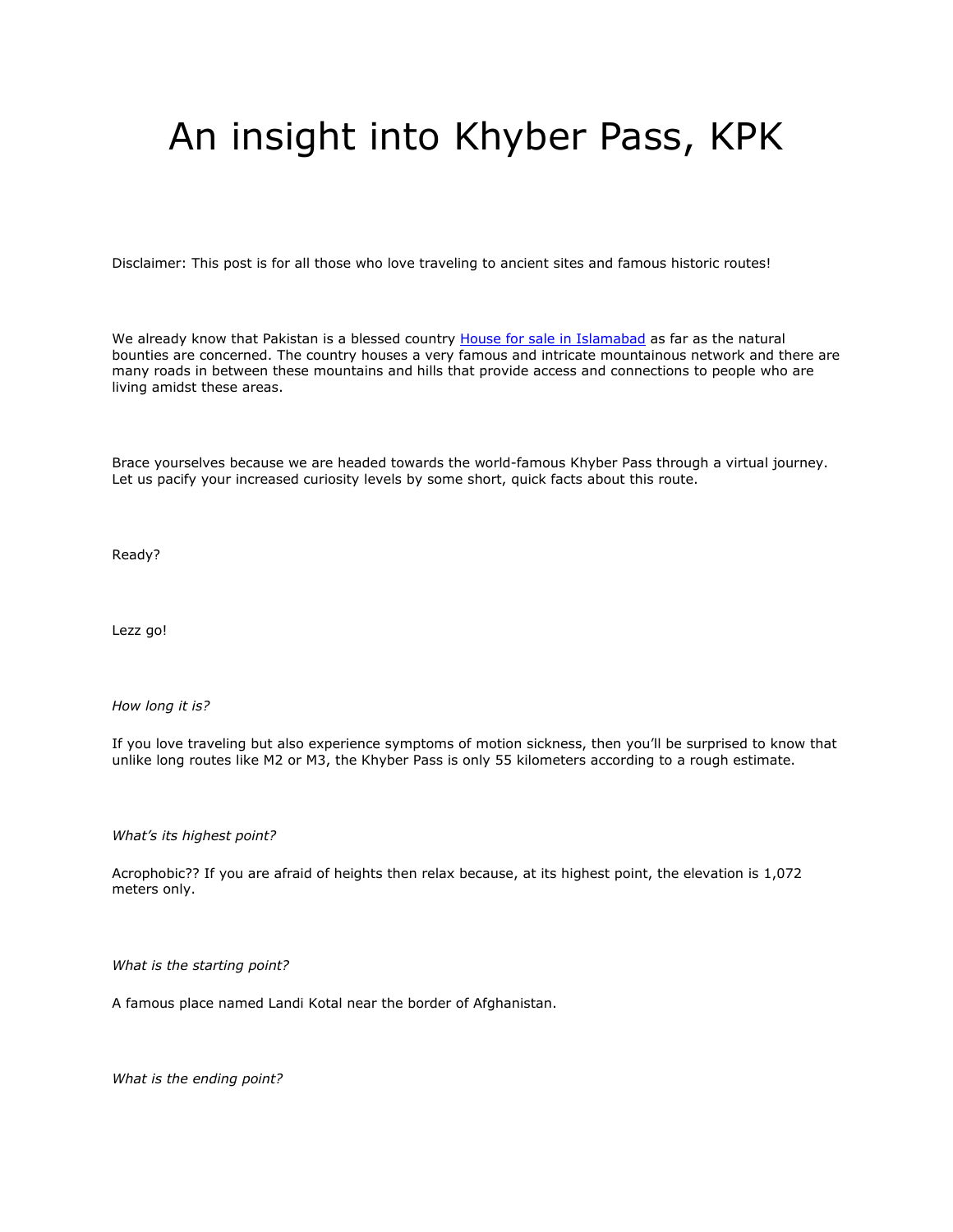A town in Peshawar Valley named Jamrud.

You are well aware of the Silk Road right? Well, then you'll be happy to know that Khyber Pass is regarded as an important element of the Silk Road and enjoys great historical importance.

Let's have a look at some of the famous tourist attractions near the Pass if you are interested in staying nearby. We promise that it will be a once-in-a-lifetime experience and you will be overwhelmed with the rich historical accounts and cultural narratives of people who reside nearby the pass.

- *Qissa Khawani Bazaar*
- *Bala Hissar Fort*
- *Bab-e-Khyber*
- *Jamrud Fort*

Are you a foodie and your journeys are incomplete without trying out new things wherever you go??

Then here's a small list of some famous restaurants that are providing yummylicious dishes for the esteemed tourists who visit the area. Remember that most of these spots have a setup which is brimming with cultural traditions so you'll have to adapt and respect them!

- *Ali Ahmed Shinwari Hotel*
- *Khyber Shinwari Tikka*
- *Spice Bazaar*
- *Ali Baba Restaurant*

These restaurants specialize in traditional foods and before you embark on this journey, keep in mind that the setting of these restaurants is usually patriarchal in nature. Just a friendly reminder!

You'll be further surprised to know that Khyber Pass is being incorporated as an essential part of the CAREC route, which is the Central Asian Regional Economic Cooperation. This step is important for the strategic position of Pakistan and will also assist in boosting the nation's economy in the next 4-5 years.

In spite of the fact that Khyber Pass is a beauty and if you like to see historic sites and ancient routes then traveling from Khyber Pass is highly recommended but keep in mind that the existing road is damaged from many spots and is also very narrow.